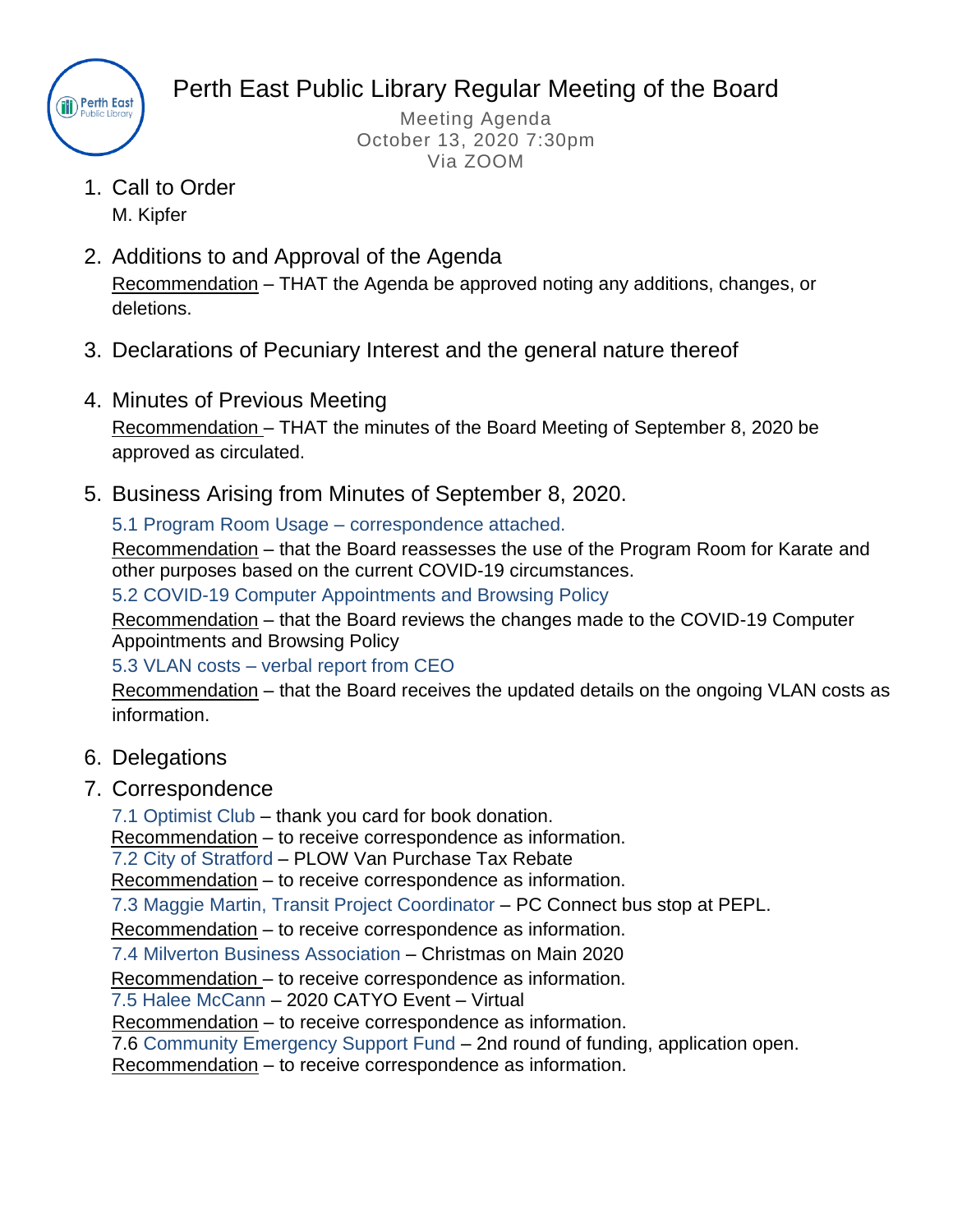### 8. Finance Report

#### 8.1 Year-to-Date Reports

Recommendation – THAT the un-audited September Year-to-Date Reports be received as information.

#### 8.2 Accounts Payable

Recommendation – THAT the September informal listing of Accounts Payable be received as information.

#### 9. CEO's Report

#### 9.1CEO's Report

Recommendation – THAT the CEO's report be received as information.

#### 10. Committee Reports

- 10.1 Finance Committee
- 10.2 Personnel Committee
- 10.3 Strategic Planning Committee
- 10.4 PCIN Board **–** verbal report from CEO
- 10.5 SOLS Trustee Council 3
- 10.6 Council Report **--** verbal report from H. McDermid and J. Smith

#### 11. Board Education

## 12. Closed Session Report

#### 13. New Business

#### 13.1 Policy Review – Circulation Policy

Recommendation – that the Circulation Policy be reviewed and adopted noting any changes. 13.2 Policy Review – Delegations

Recommendation – that the Delegations Policy be reviewed and adopted noting any changes. 13.3 Policy Review – Inclement Weather

Recommendation – that the Inclement Weather Policy be reviewed and adopted noting any changes.

#### 14. Adjournment

Next meeting Tuesday, November 10th at 7:30pm at Perth East Public Library.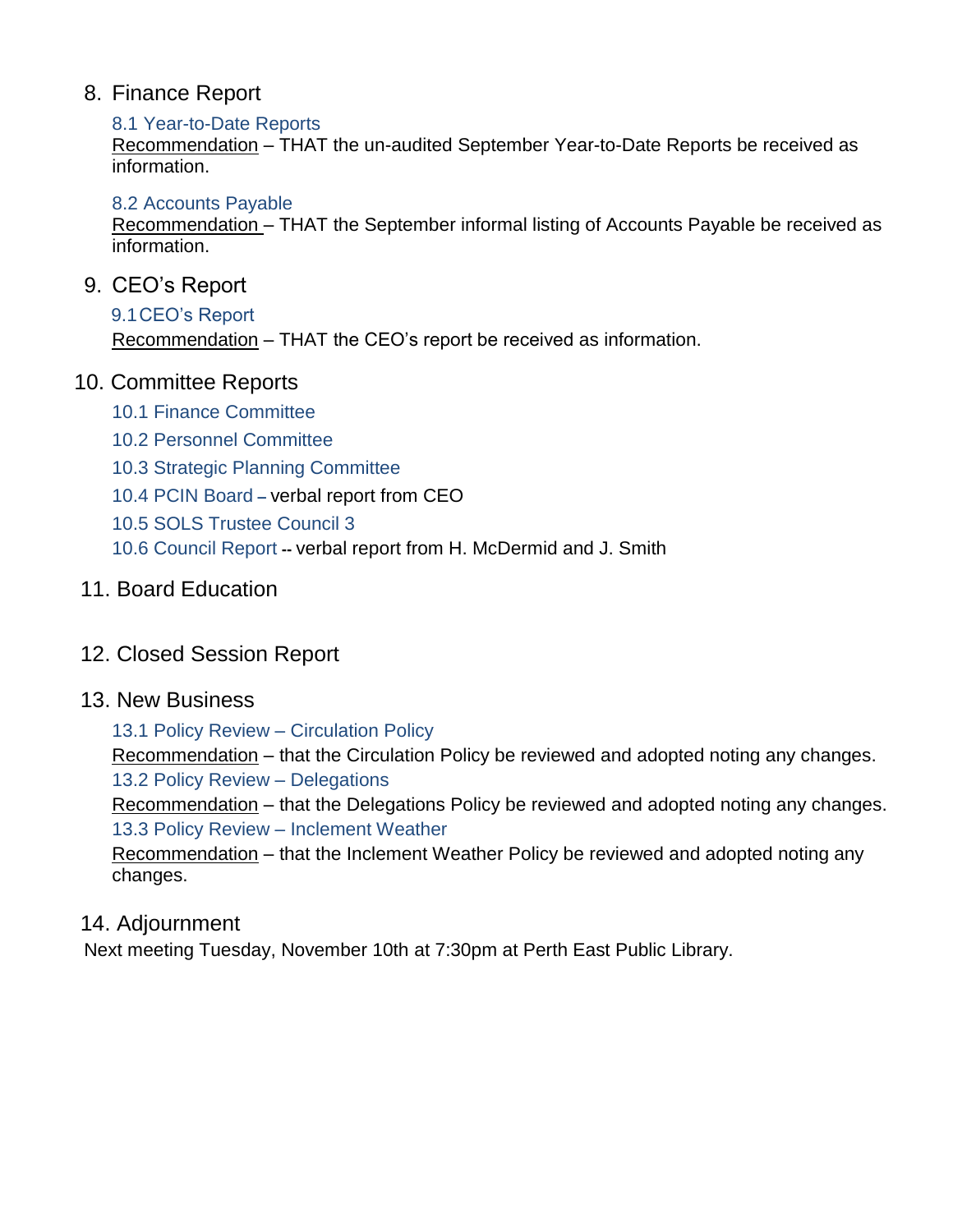## 8.1 Year-to-Date Report



#### TOWNSHIP OF PERTH EAST 2020 GENERAL OPERATIONS YEAR-TO-DATE REPORT

|                                                      | 2020          | 2020          | 2020      | 2020          | Comments                                                                                   |
|------------------------------------------------------|---------------|---------------|-----------|---------------|--------------------------------------------------------------------------------------------|
| September 2020                                       | Actuals       | Version 6 -   | Budget    | <b>Budget</b> |                                                                                            |
|                                                      |               |               | Remaining | Used          |                                                                                            |
| <b>RECREATION &amp; CULTURAL SERVICES</b>            |               |               |           |               |                                                                                            |
| <b>Library Board</b>                                 |               |               |           |               |                                                                                            |
| <b>REVENUE</b>                                       |               |               |           |               |                                                                                            |
| 9-750-120-1005 Library - SOLS Grant                  | $-3,672.00$   |               | 3,672     |               | #DIV/0! 2019 Connectivity<br>Reimbursement for internet                                    |
| 9-750-120-1015 Library - Young Canada Works Summ     |               | $-5,579.00$   | $-5,579$  |               |                                                                                            |
| 9-750-120-1016 Library- Canada Summer Jobs           |               | $-4,100.00$   | $-4,100$  |               |                                                                                            |
| 9-750-120-1020 Library - Ministry of Culture Grant   |               | $-19,614.00$  | $-19,614$ |               |                                                                                            |
| 9-750-120-1035 Library - Donation Revenue            | $-246.00$     | $-1,500.00$   | $-1,254$  | 16.40%        |                                                                                            |
| 9-750-120-1040 Library - Rental Income               | $-504.00$     | $-2.000.00$   | $-1.496$  | 25.20%        |                                                                                            |
| 9-750-120-1046 Library - Township of Perth East Gra  | $-265,437.44$ | $-265.437.44$ |           | 100.00%       |                                                                                            |
| 9-750-120-1050 Library - Interest Earned Revenue     | $-2,540.87$   | $-4,200.00$   | $-1,659$  | 60.50%        |                                                                                            |
| 9-750-120-1195 Library - Fines, Copies, Misc Revenu  | $-688.72$     | $-5,100.00$   | $-4,411$  | 13.50%        |                                                                                            |
| 9-750-120-4095 Library - Used Book Sales             | $-444.65$     | $-600.00$     | $-155$    | 74.11%        |                                                                                            |
| 9-750-120-7005 Library - Friends of the Library Dona | $-135.85$     | $-1,200.00$   | $-1.064$  | 11.32%        |                                                                                            |
| 9-750-120-7015 Library - Reading Programs            | $-272.76$     | $-560.00$     | $-287$    | 48.71%        | Guest speakers paid for by<br>charging for tickets (only cost<br>\$39.00 for Adam Shoalts) |
| <b>Total REVENUE</b>                                 | $-273,942.29$ | $-309,890.44$ | $-35,948$ | 88.40%        |                                                                                            |
| <b>NET</b>                                           | $-273,942.29$ | $-309.890.44$ | $-35,948$ | 88.40%        |                                                                                            |
|                                                      |               |               |           |               |                                                                                            |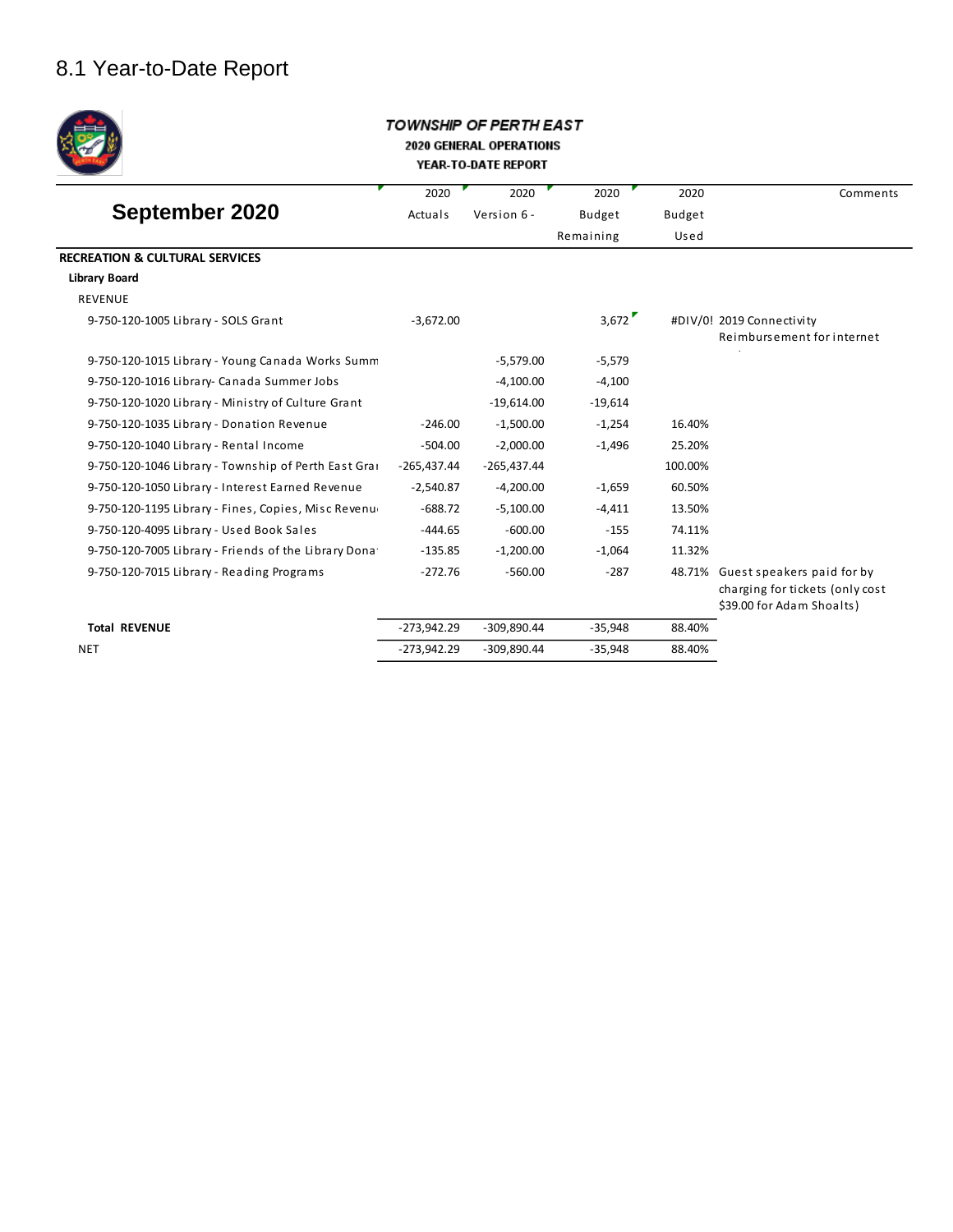# 8.1 Year-to-Date Report cont'd



#### TOWNSHIP OF PERTH EAST 2020 GENERAL OPERATIONS YEAR-TO-DATE REPORT

|                                                       | 2020       | 2020        | 2020          | 2020    | Comments                                                         |
|-------------------------------------------------------|------------|-------------|---------------|---------|------------------------------------------------------------------|
| September 2020                                        | Actuals    | Version 6 - | <b>Budget</b> | Budget  |                                                                  |
|                                                       |            |             | Remaining     | Used    |                                                                  |
| <b>RECREATION &amp; CULTURAL SERVICES</b>             |            |             |               |         |                                                                  |
| Library Board                                         |            |             |               |         |                                                                  |
| <b>EXPENSES</b>                                       |            |             |               |         |                                                                  |
| 9-750-035-3145 Library - Snow Removal and Grass Co    | 1,648.51   | 662.00      | $-987$        |         | 249.02% Library flowerbed project                                |
| 9-750-202-2020 Library - General Salaries             | 80,943.40  | 162,423.00  | 81,480        | 49.83%  |                                                                  |
| 9-750-202-2025 Library - General Payroll Benefits     | 10,084.64  | 21,289.00   | 11,204        | 47.37%  |                                                                  |
| 9-750-202-2030 Library - Staff Appreciation           | 60.50      | 100.00      | 40            | 60.50%  |                                                                  |
| 9-750-202-2060 Library - Travel and Meals             | 13.25      | 800.00      | 787           | 1.66%   |                                                                  |
| 9-750-210-3015 Library - Shipping and Postage         | 110.98     | 400.00      | 289           | 27.75%  |                                                                  |
| 9-750-210-3020 Library - Telephone                    | 1,045.02   | 1,460.50    | 415           | 71.55%  |                                                                  |
| 9-750-210-3030 Library - Office Supplies, Copier Leas | 1,796.05   | 2,700.00    | 904           | 66.52%  |                                                                  |
| 9-750-210-3050 Library - Computer Software & Servic   | 1,281.04   | 2,344.30    | 1,063         | 54.64%  |                                                                  |
| 9-750-210-3055 Library - Audit Expense                |            | 1,333.00    | 1,333         |         |                                                                  |
| 9-750-210-3070 Library - Insurance                    | 9,396.60   | 9,410.11    | 14            | 99.86%  |                                                                  |
| 9-750-210-3075 Library - Periodicals                  | 291.75     | 540.00      | 248           | 54.03%  |                                                                  |
| 9-750-210-3080 Library - Memberships and Educatio     | 929.10     | 900.00      | $-29$         |         | 103.23% Yearly Staff WHIMIS training (not<br>budgeted for)       |
| 9-750-210-3145 Library - PCIN Contract                | 46,952.00  | 45,419.00   | $-1,533$      | 103.38% |                                                                  |
| 9-750-210-3150 Library - Book Processing              | 5,739.26   | 6,800.00    | 1,061         | 84.40%  |                                                                  |
| 9-750-210-3155 Library - Books and References         | 8,516.63   | 19,935.00   | 11,418        | 42.72%  | Book club sets paid for by<br>Friends of the Library fundraiser. |
| 9-750-210-3500 Library - Automation & Connectivity    | 2,814.96   | 3,775.00    | 960           | 74.57%  |                                                                  |
| 9-750-210-4050 Library - Videos and Audios            | 4,633.84   | 7,605.00    | 2,971         | 60.93%  |                                                                  |
| 9-750-310-1570 Library - Advertising and Promotion    | 205.55     | 350.00      | 144           | 58.73%  |                                                                  |
| 9-750-310-3150 Library - Fundraising                  |            | 720.00      | 720           |         |                                                                  |
| 9-750-310-3155 Library - Library Programs             | 490.83     | 1,020.00    | 529           | 48.12%  |                                                                  |
| 9-750-310-3160 Library - PLOW                         |            | 2,000.00    | 2,000         |         |                                                                  |
| 9-750-500-3150 Library - Security Monitoring          | 957.82     | 1,796.00    | 838           | 53.33%  |                                                                  |
| 9-750-500-4005 Library - Water and Sewage             | 664.71     | 1,000.00    | 335           | 66.47%  |                                                                  |
| 9-750-500-4010 Library - Hydro                        | 2,374.15   | 6,121.00    | 3,747         | 38.79%  |                                                                  |
| 9-750-500-4015 Library - Propane/Natural Gas          | 2,656.74   | 4,591.00    | 1,934         | 57.87%  |                                                                  |
| 9-750-500-4025 Library - Building Maintenance         | 27,289.41  | 28,016.00   | 727           | 97.41%  |                                                                  |
| 9-750-500-4095 Library - Mat Rental                   | 196.98     | 740.00      | 543           | 26.62%  |                                                                  |
| 9-750-700-3150 Library-Health and Safety-Materials    | 4,375.73   |             | $-4,376$      |         | #DIV/0! COVID-19 related costs                                   |
| 9-750-886-3050 Library Computer Purchase              |            | 3,200.00    | 3,200         |         |                                                                  |
| 9-750-887-3500 Library - Furniture and Fixtures       | 1,513.05   | 749.00      | $-764$        | 202.01% |                                                                  |
| <b>Total EXPENSES</b>                                 | 216,982.50 | 338,198.91  | 121,216       | 64.16%  |                                                                  |
| NET                                                   | 216,982.50 | 338,198.91  | 121,216       | 64.16%  |                                                                  |
|                                                       |            |             |               |         |                                                                  |